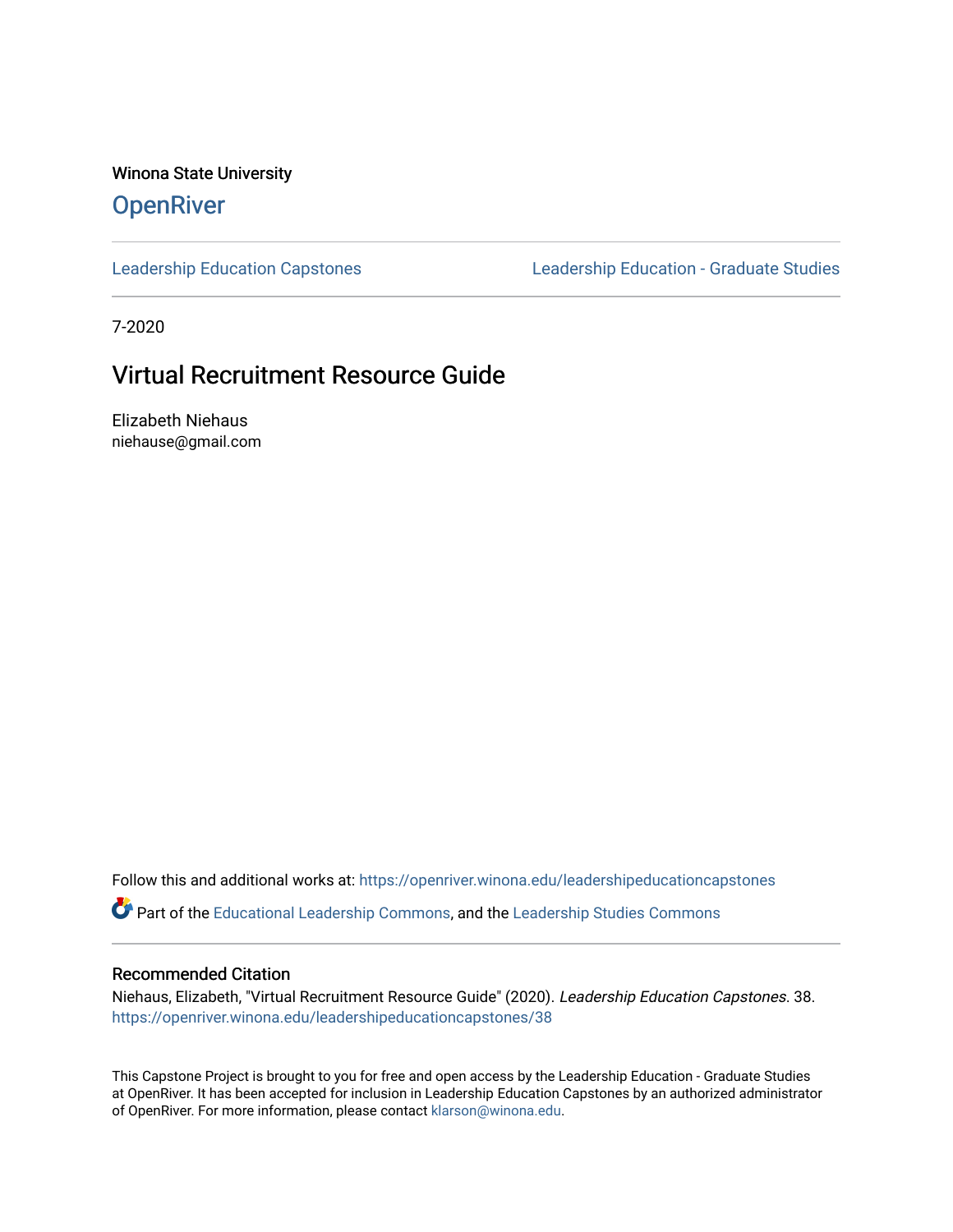Virtual Recruitment Resource Guide

A Project Capstone Submitted to the Faculty of the Department of Leadership Education College of Education of Winona State University

> by Elizabeth Niehaus

In Partial Fulfillment of the Requirements

for the Degree of

Master of Science

July 30, 2020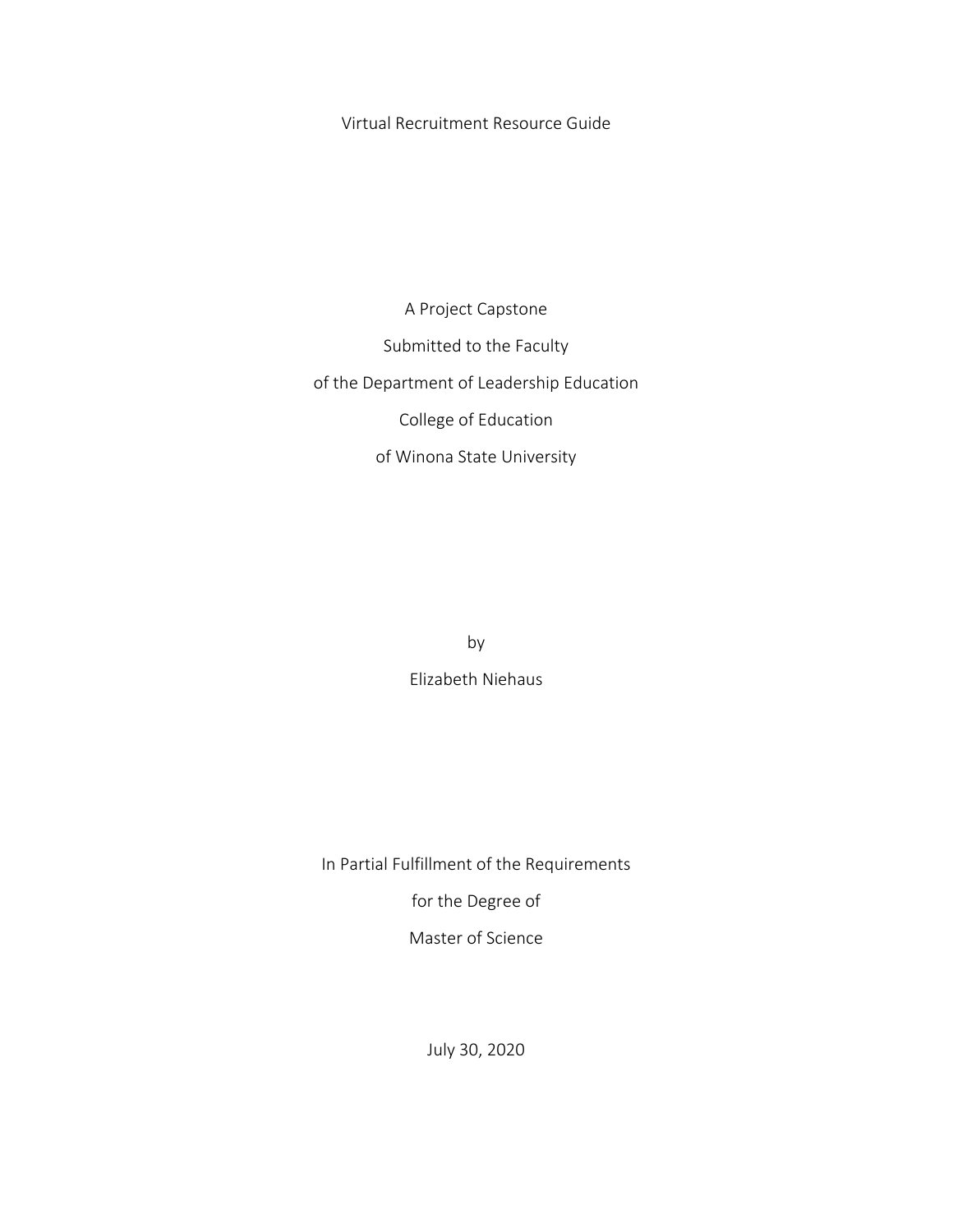# Virtual Recruitment Resource Guide

Last Updated: 7/30/2020

Developed by Elizabeth Niehaus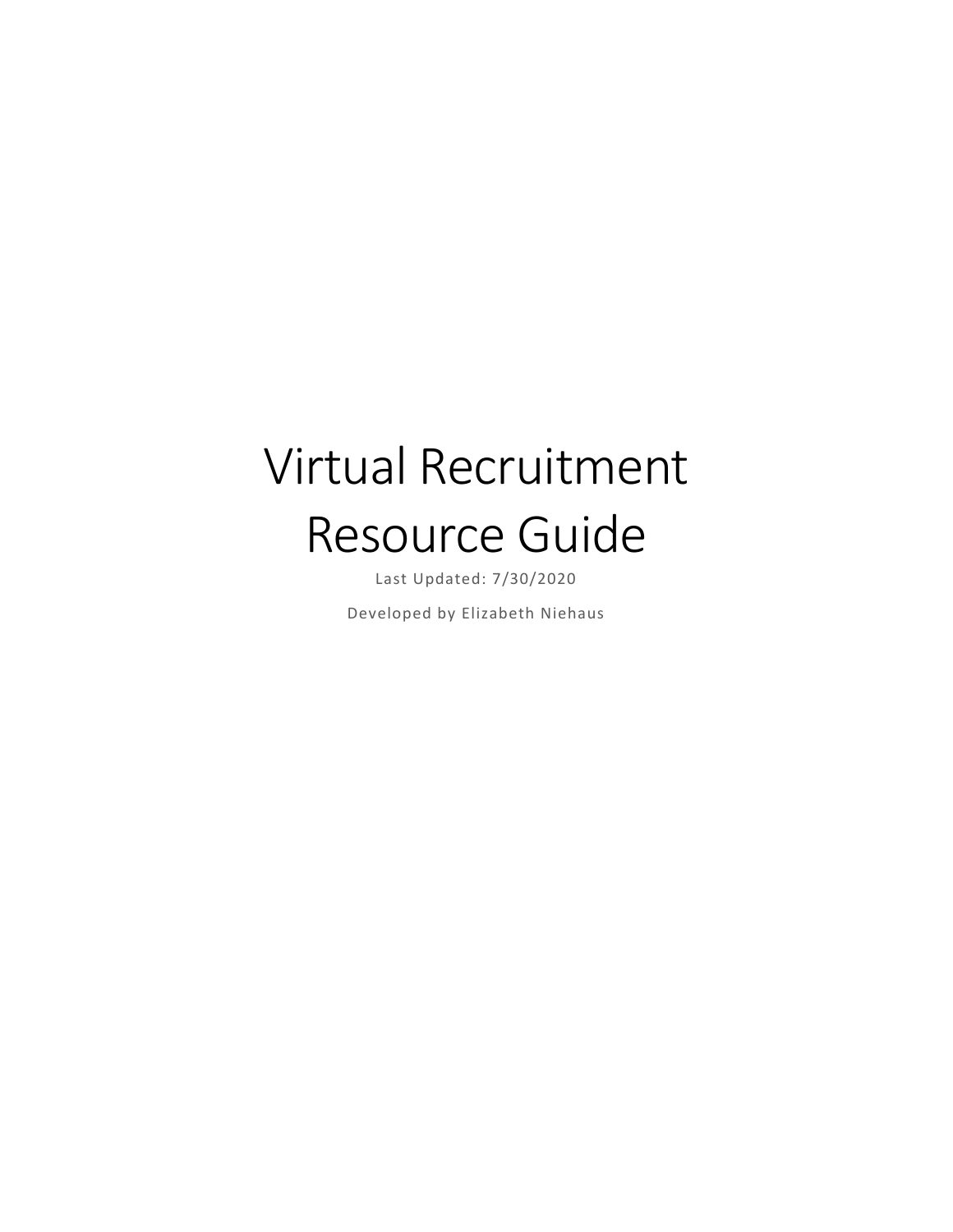# Contents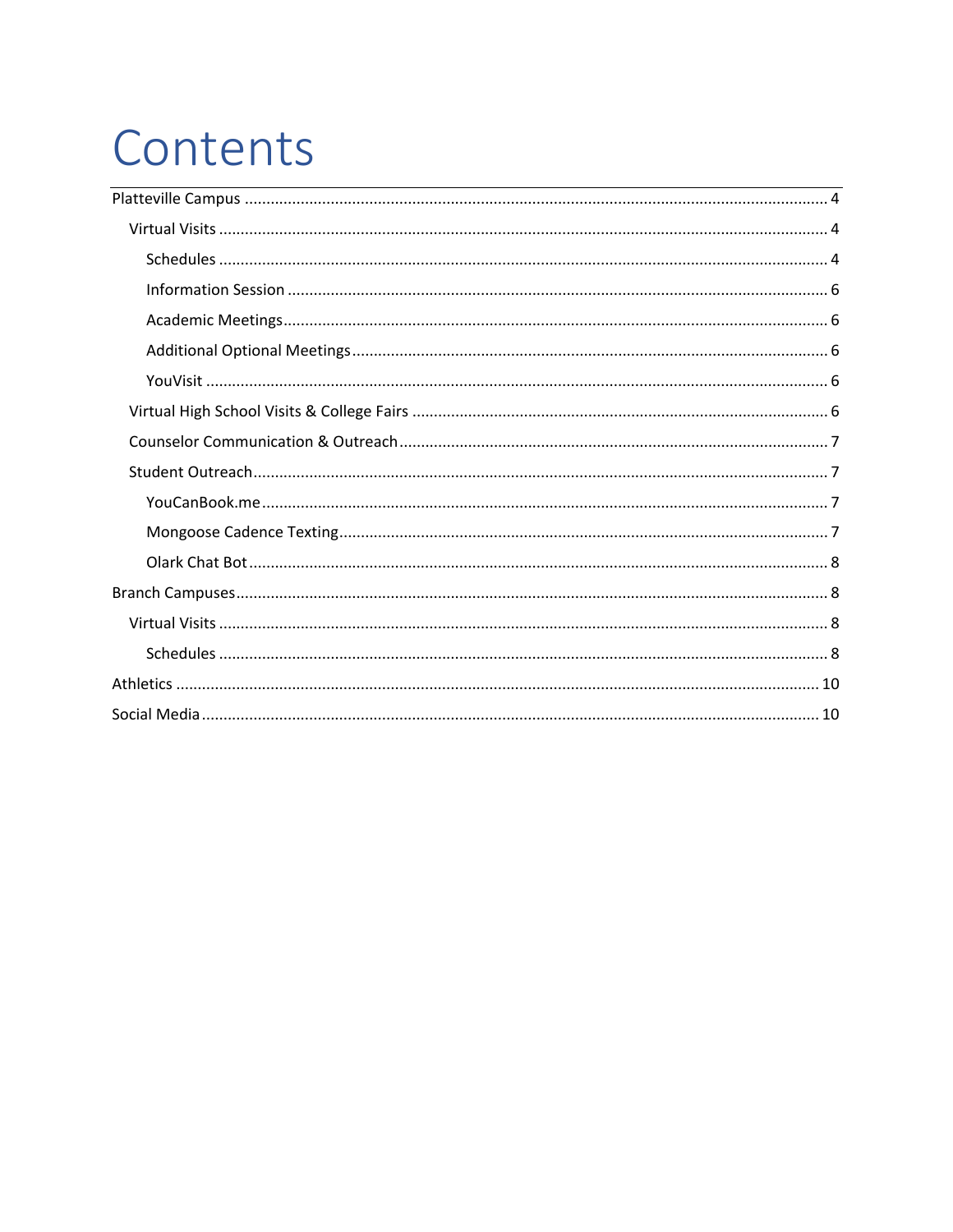# <span id="page-4-0"></span>Platteville Campus

#### <span id="page-4-1"></span>Virtual Visits

During the spring 2020 semester and through the COVID-19 pandemic, the UW-Platteville Office of Admission Welcome Center chose to transition to a variety of virtual visit options for prospective students. Each one is designed to accommodate the student's schedule and provide them with an informative and engaging virtual experience of visiting campus within a virtual setting.

Where a student would sign up for a campus/virtual visit:<https://www.uwplatt.edu/visit>

#### <span id="page-4-2"></span>**Schedules**

The virtual visits were created to provide a UW-Platteville experience that is very similar to our on-campus visits, however the visits are conducted through our video chatting platform, Zoom. Students must create a free account to attend. That information is shared within the confirmation email that students receive once they register for a virtual visit.

For the Daily Virtual Visit and Summer Virtual Visits, students will attend a 30-minute Admission Information Session presented by one of our admission advisors. The information session gives our admission advisors and a current student the opportunity to "sell" UW-Platteville. We go through the process on becoming a future Pioneer, the current student shares their personal experiences and current student perspective, and we talk about campus life and ways to get involved. This is followed by an academic meeting with faculty/staff of the prospective student's intended major.

The typical virtual visit schedules are below:

#### **Daily Virtual Visit**

- o Every Monday, Tuesday, Thursday, Friday (No Wednesday)
- o 12:30 pm Admission Information Session, 1:00 pm Academic Meeting with Departments

#### *Recommendations:*

- o In Zoom, utilize the waiting room feature and mute participants on entry of the Zoom room.
- o Provide extra time after the information session.
- o Open the Zoom room early.
	- 10 minutes before the actual presentation. This allows extra time for students to login and get situated beforehand.
- o Utilize the spreadsheet with all academic departments and their Zoom rooms when a student asks for the academic zoom room information.

#### **Evening Virtual Visit**

- o Spring and Fall: Every Tuesday and Thursday
- o Summer: Tuesday evening only
- o Spring 6:00 pm Admission Information Session only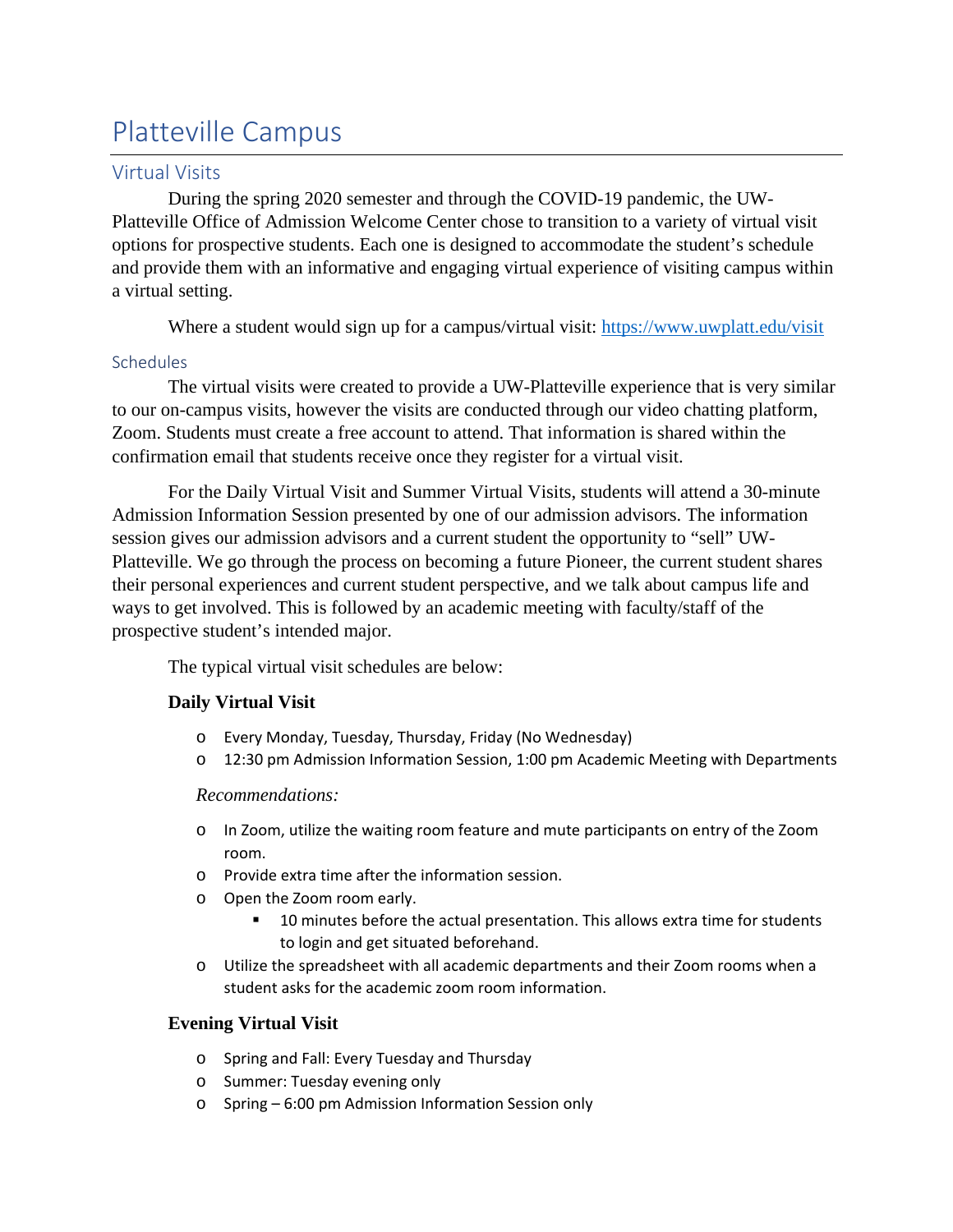o Summer – 6:00 pm Admission Information Session, 6:30 pm Campus Resource Presentation (Val from the Pioneer Involvement Center and Trapper from Career and Professional Development Office rotate every other evening).

#### *Recommendations:*

- This is a great option for parents and families to attend after the workday. Keep in mind if students/families are interested, please note that this does NOT include an academic meeting.
- These visits have a great outcome due to the timing for parents/guardians to attend with their students.
- Including campus resources similar to the PIC and CPDO is a great way to collaborate with departments and showcase what is available for students.

#### **Virtual Transfer Tuesday**

- o Held on Tuesdays for transfer students
- o Admission advisor or transfer advisor present
- o 12:15 pm Transfer Information Session, 1:00 pm Academic Meeting

#### **Virtual Student Panel**

- o Wednesdays 12:00 pm 1:00 pm
- o 3-4 student workers
- o Campus Visit Specialist attends to facilitate conversation, ensure professionalism, and answer any questions that student workers might need assistance with.

#### *Recommendations:*

- Plan questions or topics to talk about just in case.
	- o Ideas: Living in residence halls, things to do on campus, things to do in community, favorite aspect of UW-Platteville, how did you know this was the right college for you, etc.
- Like our other visits, open the Zoom meeting room 10 minutes early

#### **Summer Virtual Visits**

- o Monday, Tuesday, Thursday, Friday (No Wednesday)
- o Summer visits (both virtual and on campus) include an optional residence hall open house
	- A faculty/staff member will be present to do the optional session prior to the information session.
- o 11:30 am optional Q&A with residence life (Gives guests the opportunity to ask any questions about res life/res halls with someone from that department), 12:15 pm Information Session, 1:00 pm Academic Meeting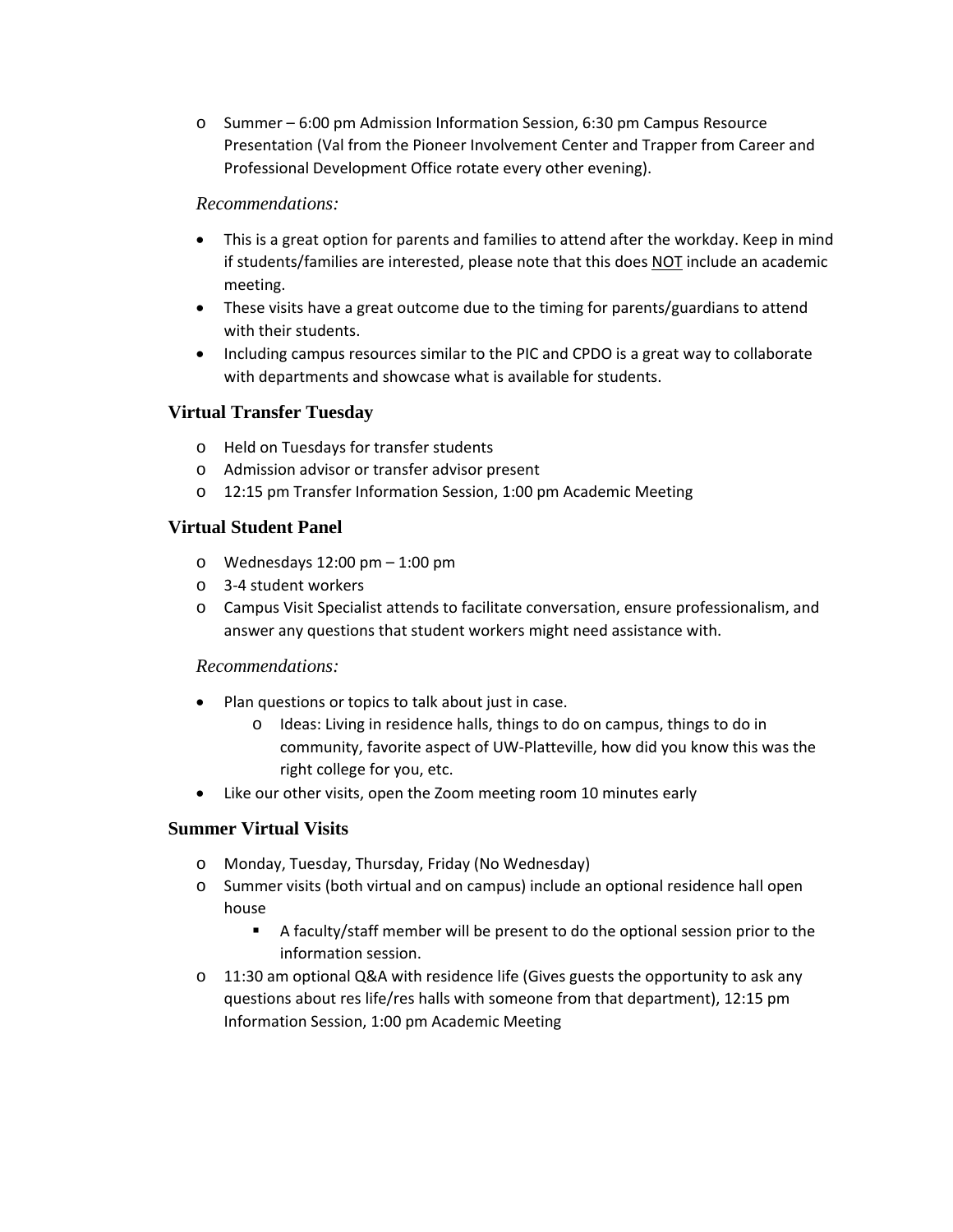#### <span id="page-6-0"></span>Information Session

- Each new employee in the Welcome Center will sit-in on at least five to seven information sessions before they will present one themselves. The first one to two they give will have a veteran staff member present to answer any questions or provide guidance where needed.
- The information session gives staff the opportunity to share what makes UW-Platteville special.
- There are a variety of topics covered, such as the application process, financial aid/scholarships, tuition and fees, etc.
- Location of recorded UW-Platteville information session: [https://www.youtube.com/watch?time\\_continue=3&v=fxZejiA06U0&feature=emb\\_title](https://www.youtube.com/watch?time_continue=3&v=fxZejiA06U0&feature=emb_title)

#### <span id="page-6-1"></span>Academic Meetings

Students are given the opportunity to meet with the academic meeting of their choice when attending a daily virtual visit. The academic meetings are held at 1:00 on Mondays, Tuesdays, Thursdays, and Fridays throughout the semester. There are lists that are separated out by academic department which are sent out daily to stakeholders within each department to schedule the meetings from our CRM Radius.

#### <span id="page-6-2"></span>Additional Optional Meetings

When students register for a visit (both on campus and virtual) they can select different departments to meet with. These virtual meetings are setup and taken care of by the department staff.

For example, students can select a meeting with:

- Office of Multicultural Affairs (OMSA) Contact: Brittany Sherman (shermanbr@uwplatt.edu)
- Transfer Meeting Transfer Advisor: Meghann Cage (cagem@uwplatt.edu)
- Services for Students with Disabilities (SSWD) Contact: Pam Greenhalgh (greenhalghp@uwplatt.edu)
- Veteran Affairs Contact: Greg Tremelling (tremellg@uwplatt.edu)
- Music Contact: Amy Udelhofen (udelhofena@uwplatt.edu)

#### <span id="page-6-3"></span>YouVisit

This is UW-Platteville's virtual tour platform. It was developed throughout the summer of 2020 and is a way for students to see 360-degree photos of campus, interactive videos of labs, and gives them an opportunity to get the tour experience without having to step foot on campus. This will be utilized within virtual visits moving forward.

#### <span id="page-6-4"></span>Virtual High School Visits & College Fairs

Virtual high school visit:

- o Reach out to high school counselors via email or phone to ask them how they can accommodate us for a virtual visit to their high school.
- o Follow the step by step instructions located in the below folder to setup your visits within the CRM. If questions, reach out to Lindsay Waldron, CRM Functional Analyst.
	- S:\WGroups\Prospective\_Student\_Services\RECRUITERS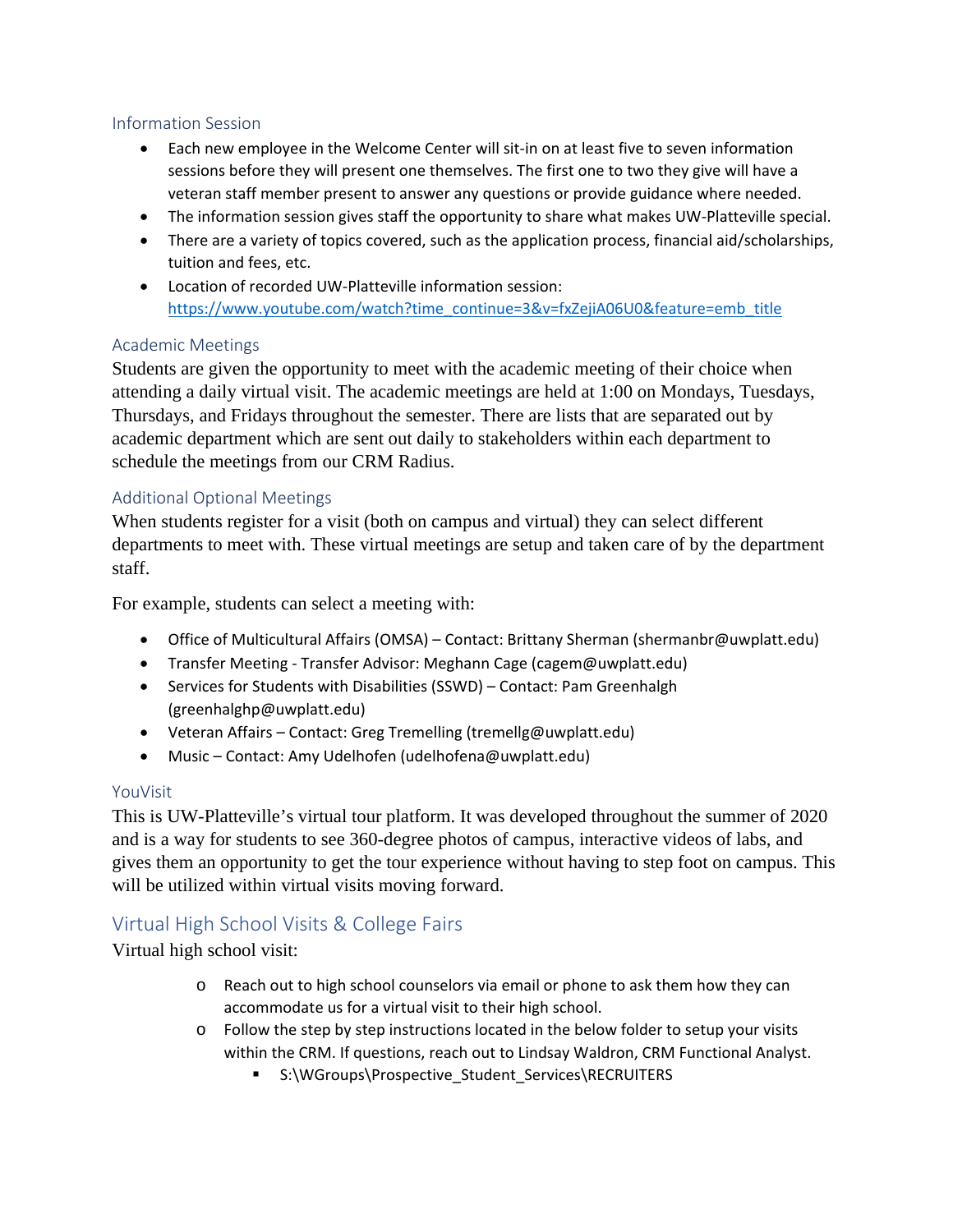o Document within an excel or word document to track schools within your territory and what their procedures are for virtual recruitment. You will have access to this document within the shared drive, as well as access to a list of schools, addresses, and contact information for schools within your territory.

Virtual college fairs:

- o If you get invited to a virtual college fair, please coordinate the attendance and materials needed with the Office of Admission Welcome Center's administrative assistant, Marcia Cordts.
- o There are videos and materials prepared. Marcia will know which materials make the most sense based off the fair.
- o Marcia will do the registration for all college fairs and assign them based off territory and availability of advisors.

#### <span id="page-7-0"></span>Counselor Communication & Outreach

As things continually change and due to so many unknowns, communication with counselors within territories and at our top feeder schools will be very important within virtual recruitment.

- o Some of the items that will need to be sent or relayed to counselors are below:
	- Bi-monthly counselor newsletter from EMMA (campus email system)
	- Ad-hoc communications throughout the semesters as admission requirements or campus visit opportunities change
	- Reminder of deadlines
	- **Scheduling of visits**
	- Other virtual opportunities that we can provide them
	- **Resource for any questions**

#### <span id="page-7-1"></span>Student Outreach

#### <span id="page-7-2"></span>YouCanBook.me

This is a scheduling platform that the Admission, Recruitment, and Financial Aid staff utilize for students to have the ability to book a 1:1 meeting with an advisor through the students preferred method of communication (Zoom, phone, etc.).

- o Setup a YouCanBook.me landing page with instructions provided
- o Make sure that your Outlook Calendar syncs with your landing page
- o Set your availability so it reflects your time off, weekends, etc.
- o This will be listed by your staff profile on the website and in your signature line for students to sign up for an appointment with you.

#### <span id="page-7-3"></span>Mongoose Cadence Texting

This is the Office of Admission Welcome Center's texting platform. This gives the admission advisor and visit staff the opportunity to follow-up with students quickly and efficiently on missing items or visit reminders. Duties will include:

- Set up campaigns to remind students within territories to finish to do list items.
- Reach out and invite students to upcoming events.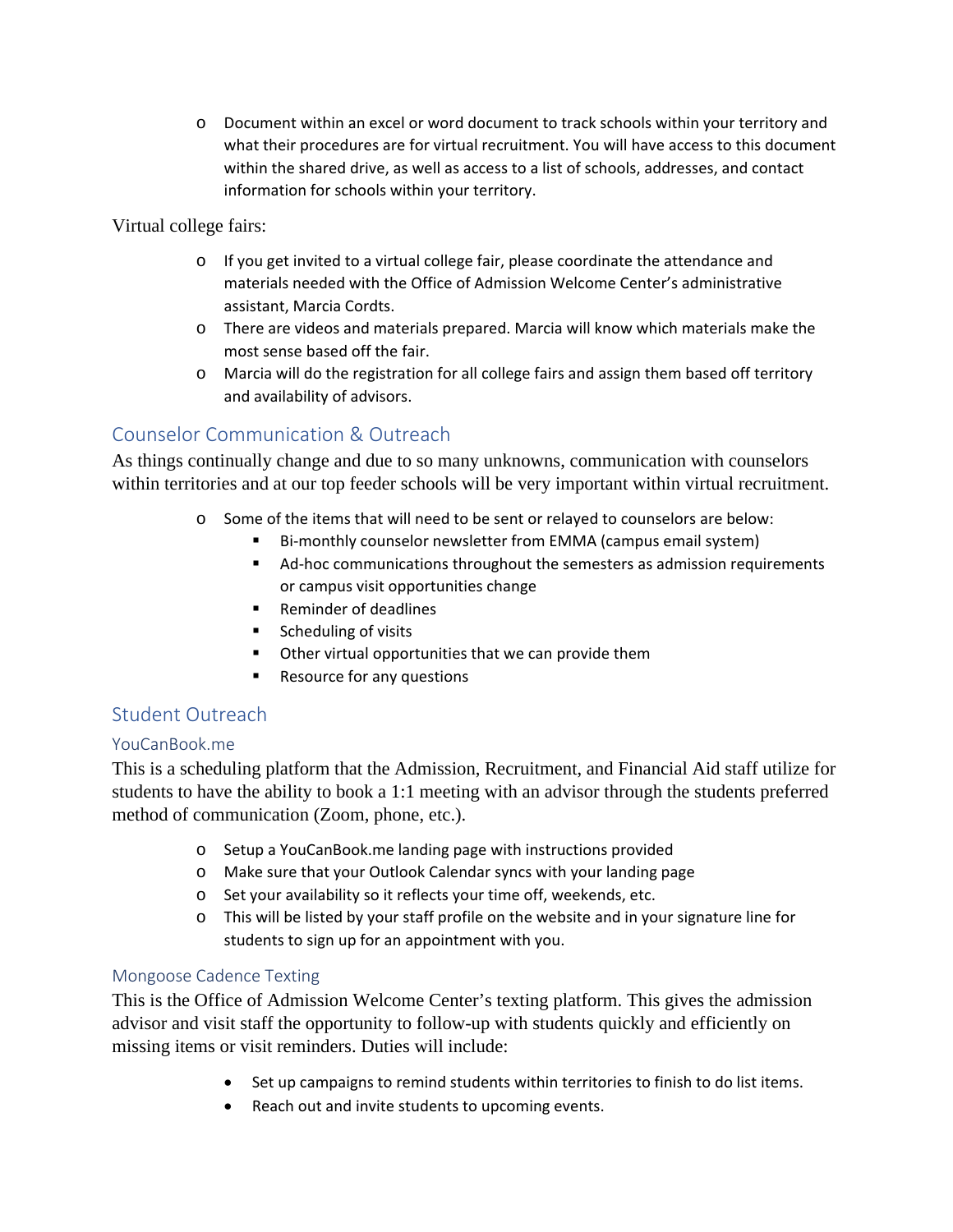- Remind students of their upcoming visits.
- Answer any questions students or guests might have regarding the application process.

There will be additional training with recruitment staff offered on this product and its capabilities. There will also be a texting best practices training that all new employees will do with a staff member from Mongoose.

#### <span id="page-8-0"></span>Olark Chat Bot

This chat bot feature is located on the corner of all the Admission website pages. This gives guests on the website an opportunity to ask questions they might have and get a real-time answer. Our job as the recruitment staff:

- Answer chats as they come in.
- Be prepared to look things up or know where things are within the website.
- Reach out to departments if people need immediate answers.

## <span id="page-8-1"></span>Branch Campuses

#### <span id="page-8-2"></span>Virtual Visits

During the spring 2020 semester and through the COVID-19 pandemic, the UW-Platteville Office of Admission Welcome Center chose to transition to a variety of virtual visit options for prospective students. Each one is designed to accommodate the student's schedule and provide them with an informative and engaging virtual experience of visiting campus within a virtual setting.

Where a student would sign up for a campus/virtual visit:<https://www.uwplatt.edu/visit>

#### <span id="page-8-3"></span>**Schedules**

The virtual visits were created to provide a UW-Platteville branch campus experience that is very similar to our on-campus visits, however the visits are conducted through our video chatting platform, Zoom. Students must create a free account to attend. That information is shared within the confirmation email that students receive once they register for a virtual visit.

The typical virtual visit schedules are below:

#### **Daily Virtual Visit (Baraboo)**

- o Every Friday
- $\circ$  10:30 am Admission Information Session, 11:00 am academic advisor meeting, 11:15 am housing meeting (if requested)

#### *Recommendations:*

- o In Zoom, utilize the waiting room feature and mute participants on entry of the Zoom room.
- o Provide extra time after the information session.
- o Open the Zoom room early.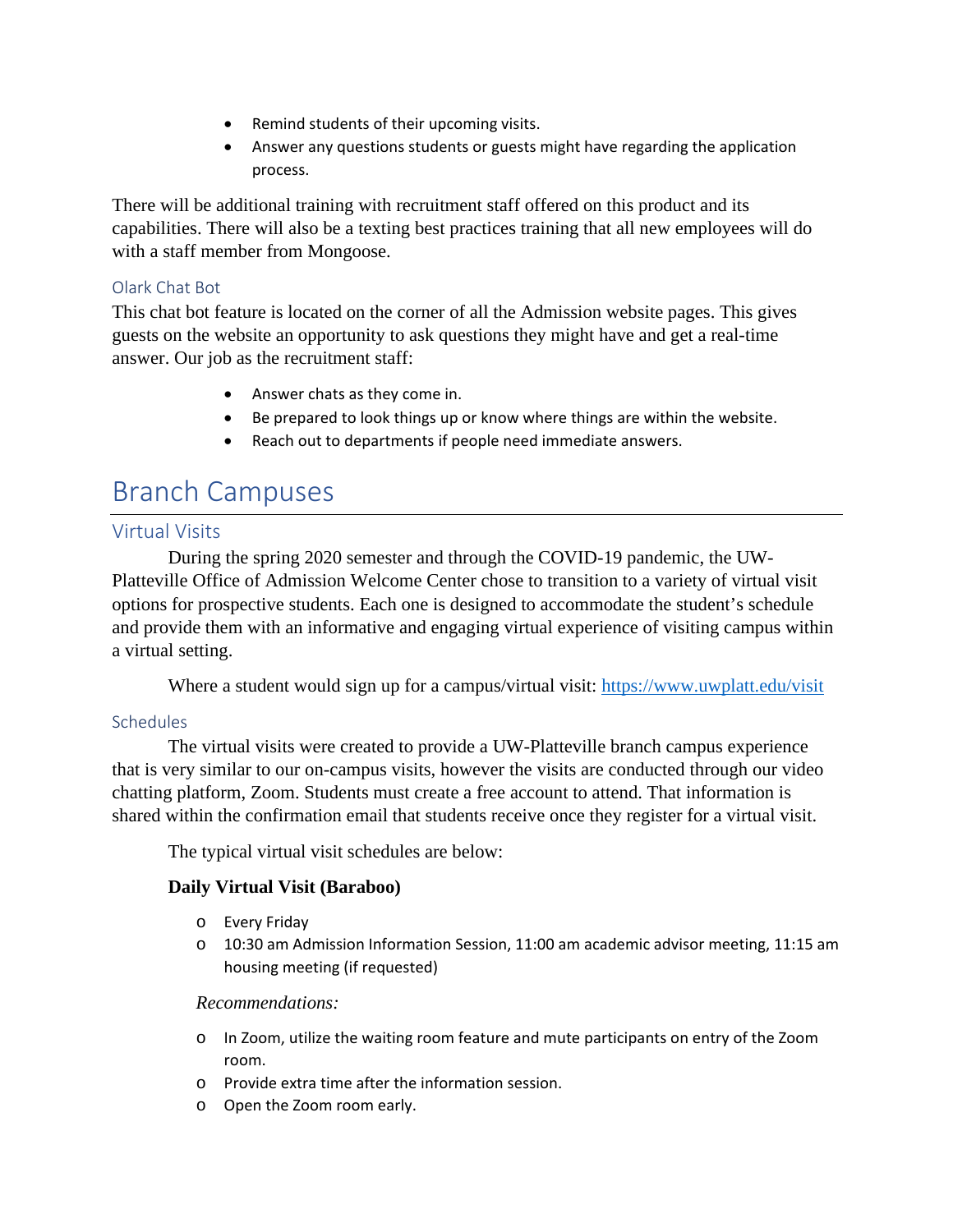**10 minutes before the actual presentation. This allows extra time for students** to login and get situated beforehand.

#### **Daily Virtual Visit (Richland)**

- o Every Wednesday
- o 11:30 am Admission Information Session, 12:00 pm academic advisor meeting, 12:15 pm housing meeting (if requested)

#### *Recommendations:*

- o In Zoom, utilize the waiting room feature and mute participants on entry of the Zoom room.
- o Provide extra time after the information session.
- o Open the Zoom room early.
	- **10 minutes before the actual presentation. This allows extra time for students** to login and get situated beforehand.

#### **Evening Virtual Visit (Baraboo)**

- o Every second Monday of the month
- o Summer: Tuesday evening only from 5:30-6:00pm
	- Information session and Q&A

#### *Recommendations:*

- This is a great option for parents and families to attend after the workday. Keep in mind if students/families are interested, please note that this does NOT include an academic meeting.
- These visits have a great outcome due to the timing for parents/guardians to attend with their students.

#### **Evening Virtual Visit (Richland)**

- o Every fourth Monday of the month
- o Summer: Tuesday evening only from 5:30-6:00pm
	- **Information session and Q&A**

#### *Recommendations:*

- This is a great option for parents and families to attend after the workday. Keep in mind if students/families are interested, please note that this does NOT include an academic meeting.
- These visits have a great outcome due to the timing for parents/guardians to attend with their students.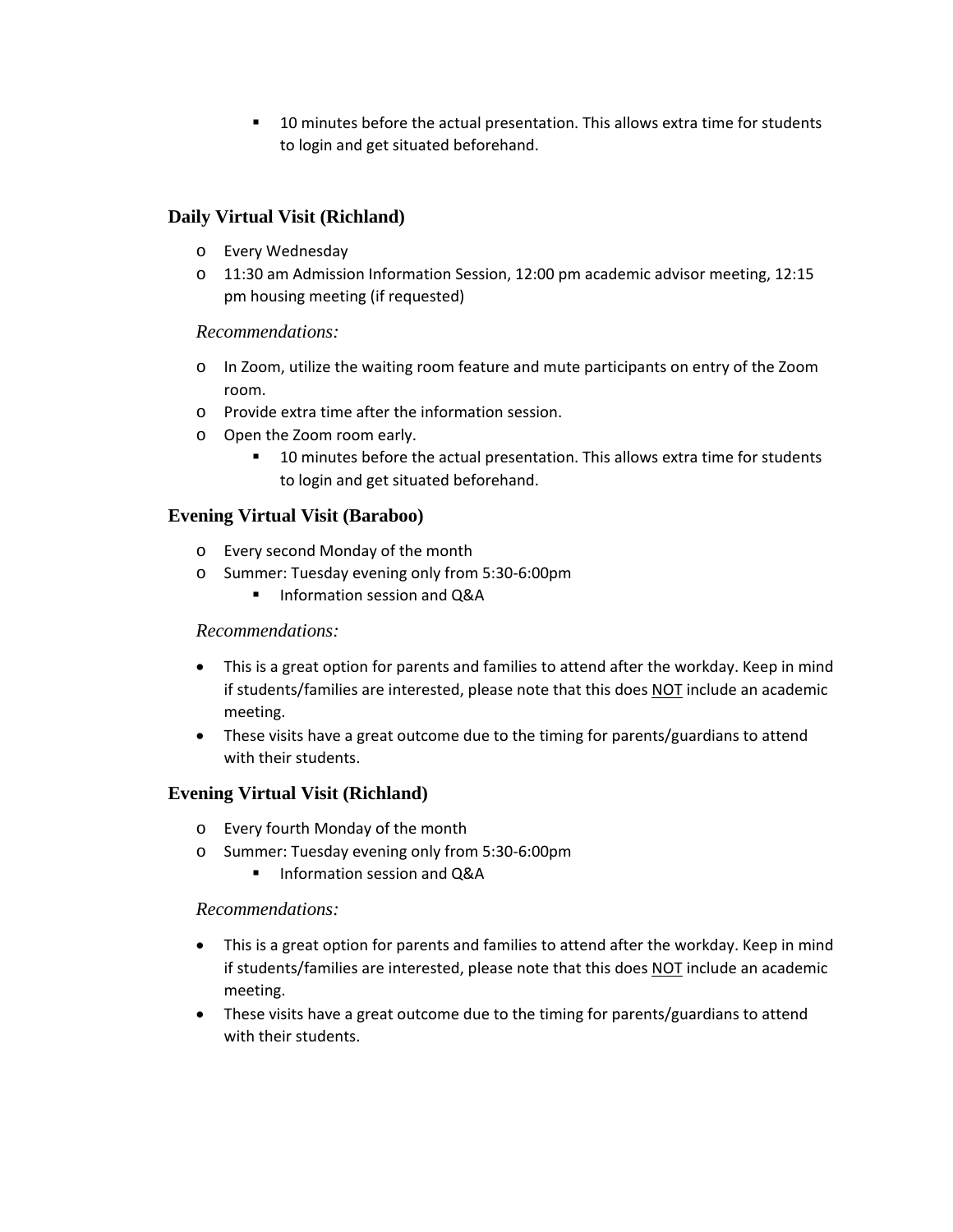Location of recorded UW-Platteville Baraboo Sauk County information session: [https://www.youtube.com/watch?v=gT85VgRLl8w&feature=emb\\_logo](https://www.youtube.com/watch?v=gT85VgRLl8w&feature=emb_logo)

Location of recorded UW-Platteville Richland information session: [https://www.youtube.com/watch?v=jvNMFavXCxY&feature=emb\\_logo](https://www.youtube.com/watch?v=jvNMFavXCxY&feature=emb_logo)

## <span id="page-10-0"></span>Athletics

The coaches and athletic staff will work collaboratively with the Office of Admission Welcome Center to make sure the students are receiving a virtual information session and academic meeting. If coaches or athletic staff want to host virtual events and would like to have an admission presence, they are to get in touch with Senior Admission Advisor, Craig Stout to schedule. Coaches and staff will reach out to the Campus Visit Specialist or Assistant Director of Recruitment if any general questions arise about virtual recruitment.

## <span id="page-10-1"></span>Social Media

Social Media for the Office of Admission Welcome Center is managed by the campus visit specialist. This person works in collaboration with our student worker who manages content and strategy for our social media posts. Times when to reach out to our social media team are:

- When an event is coming up and you would like help with promotion.
- If there is a special promotion coming up (free app week, etc.).
- Any positive ways to promote campus.

Things to remember:

- Positive messaging.
- Clear communication.
- Direct and to the point posts.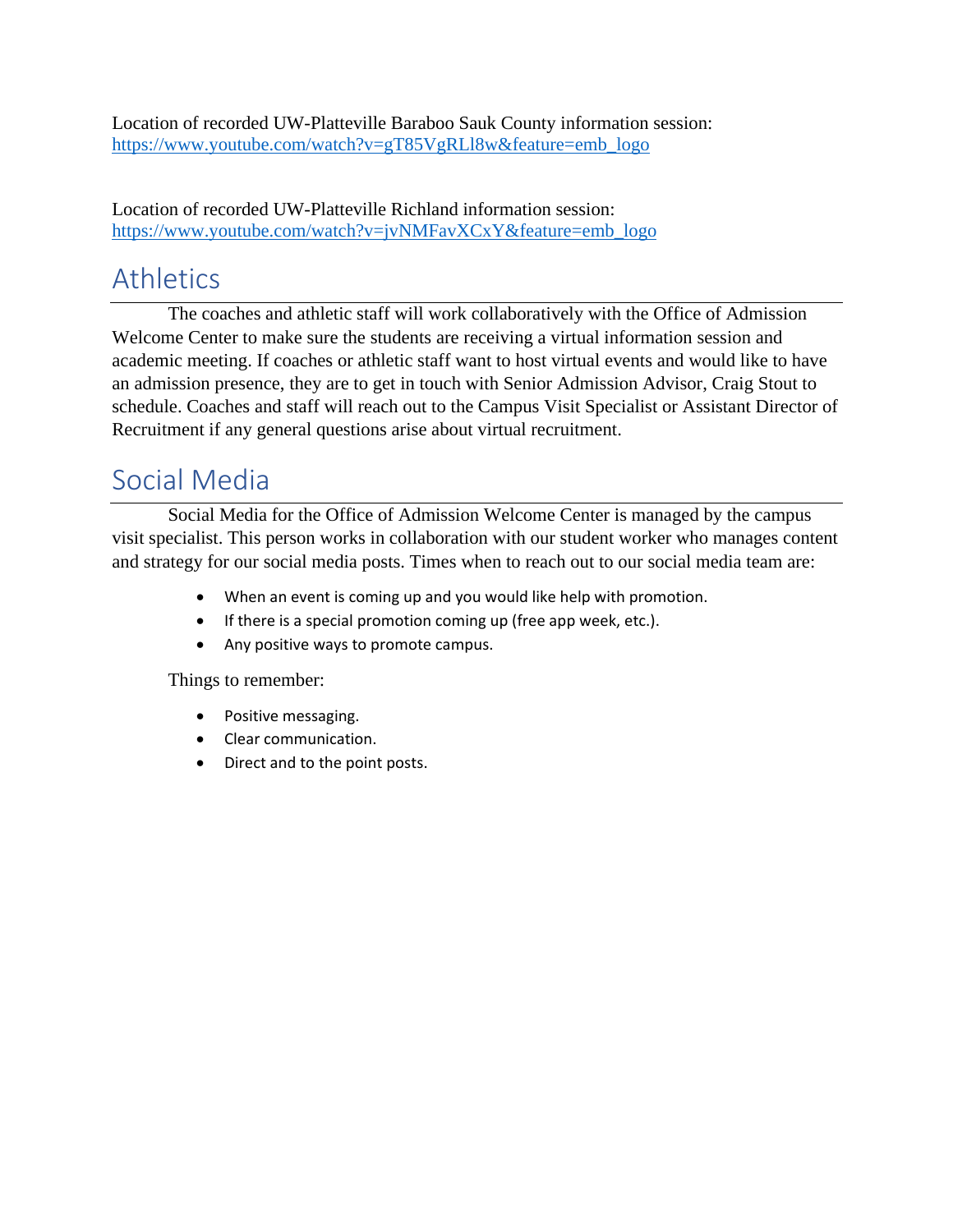

# Comprehensive Exam Project Presentation

Virtual Recruitment Resource Guide Elizabeth Niehaus Master's Program Leadership Education July 30, 2020

 $\bar{1}$ 

 $\bar{Z}$ 



- University of Wisconsin-Platteville
	- Assistant Director of Recruitment
		- Virtual Recruitment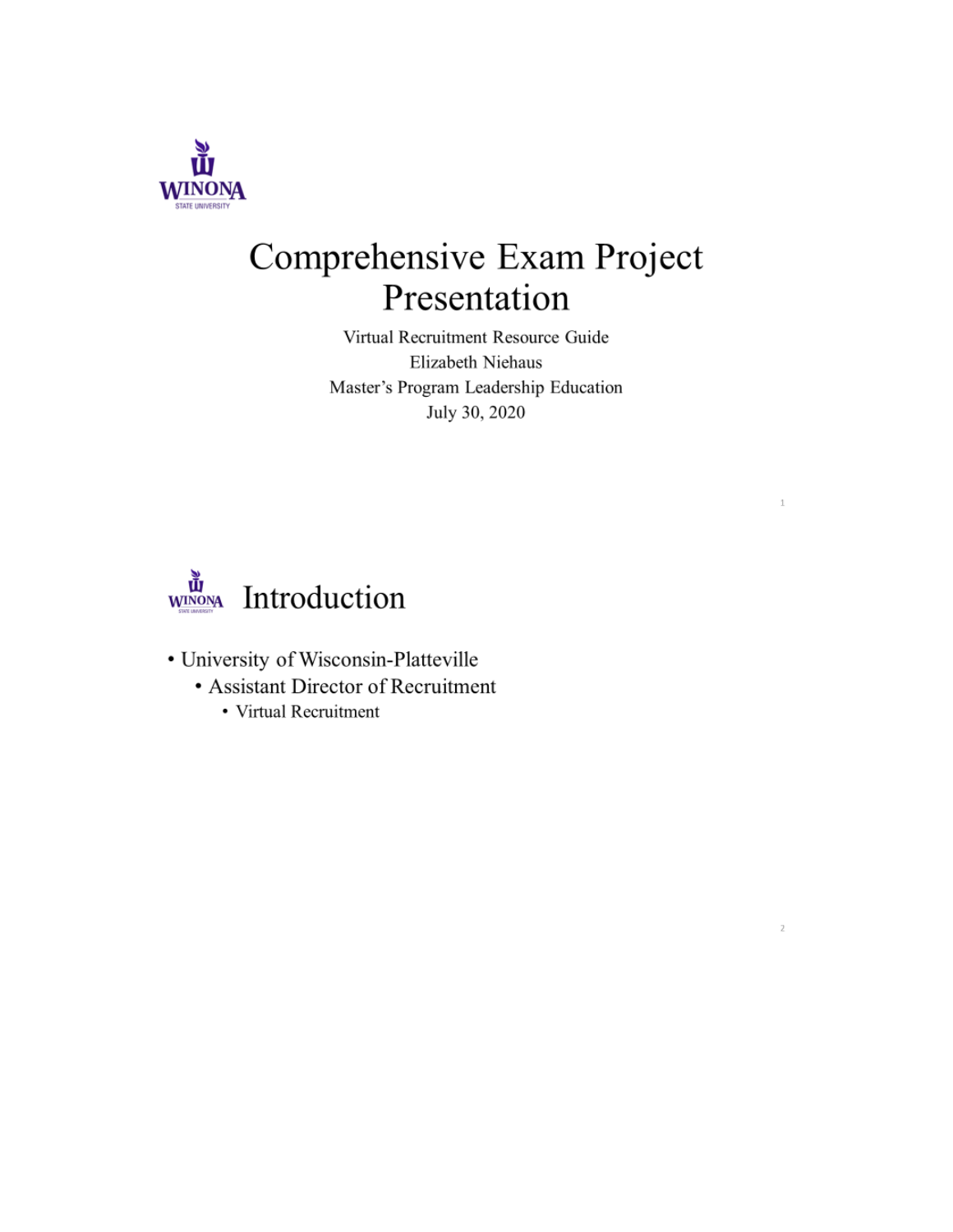

• To identify best practices for the purpose of developing a virtual recruitment resource guide.



The following questions guided this study:

RQ1: What are the best practices for virtual recruitment at four-year institutions?

3

4

RQ2: What information needs to be included in a virtual recruitment resource guide?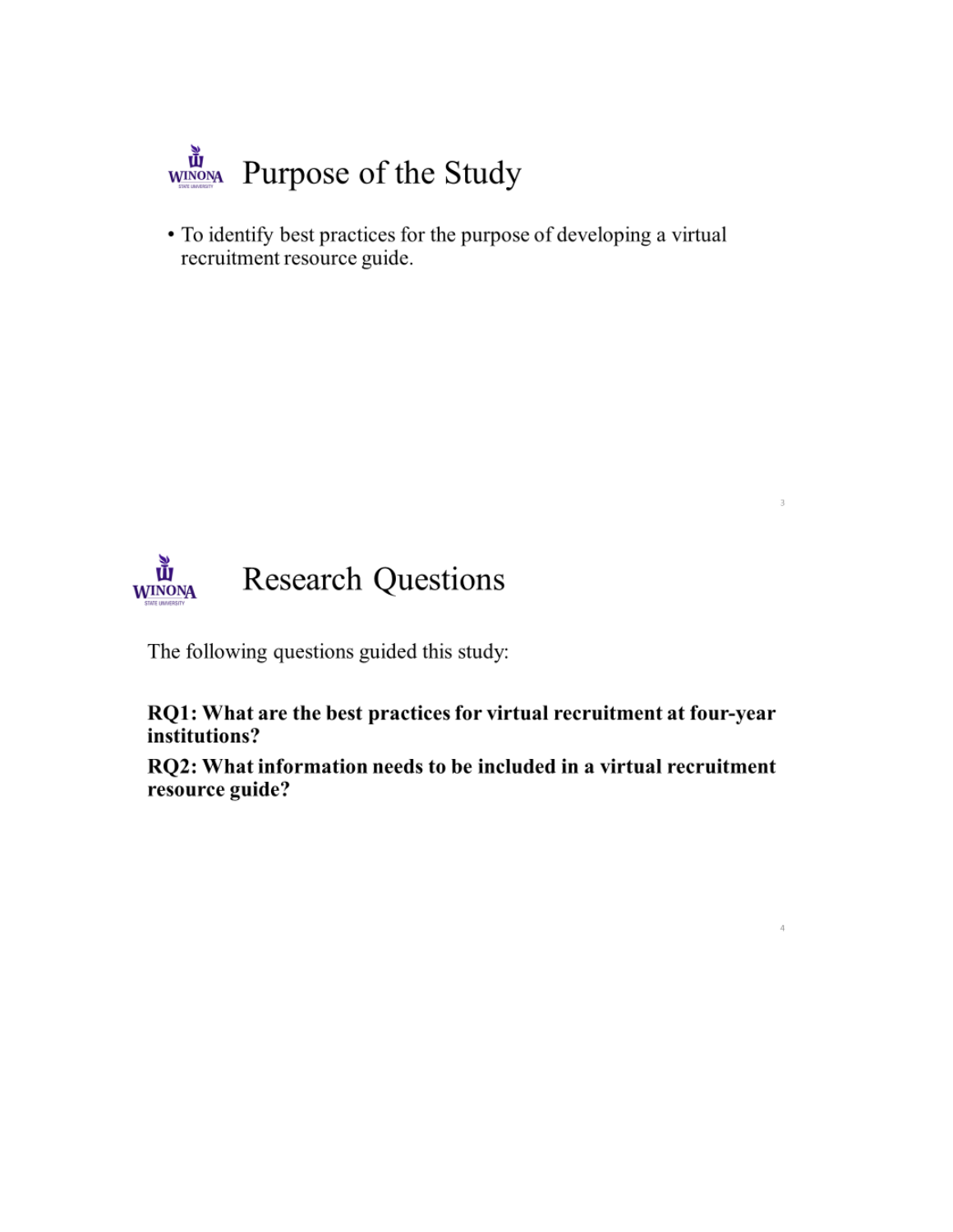

- Action research
	- Chosen for this project as it provided a process for the researcher to work together with members of the recruitment team to address a problem associated with virtual recruitment and develop a solution.
- Data collection
	- Literature review
	- Interviews
		- Recruitment representative at Marquette University
		- Recruitment representative at UW-Eau Claire
		- Recruitment representative at Winona State University
		- Online recruitment representative at UW-Platteville
		- Recruitment representative at UW-Platteville
		- Student recruitment representative at UW-Platteville



# Virtual Recruitment Resource Guide

 $\Gamma_{\rm b}$ 

- Steps to create the virtual resource guide:
	- IRB completion
	- Identify stakeholders
	- Literature review
	- Stakeholder interviews
	- Research analysis with interviews and literature
	- Structure of resource guide
	- · Stakeholder feedback on resource guide
	- Complete resource guide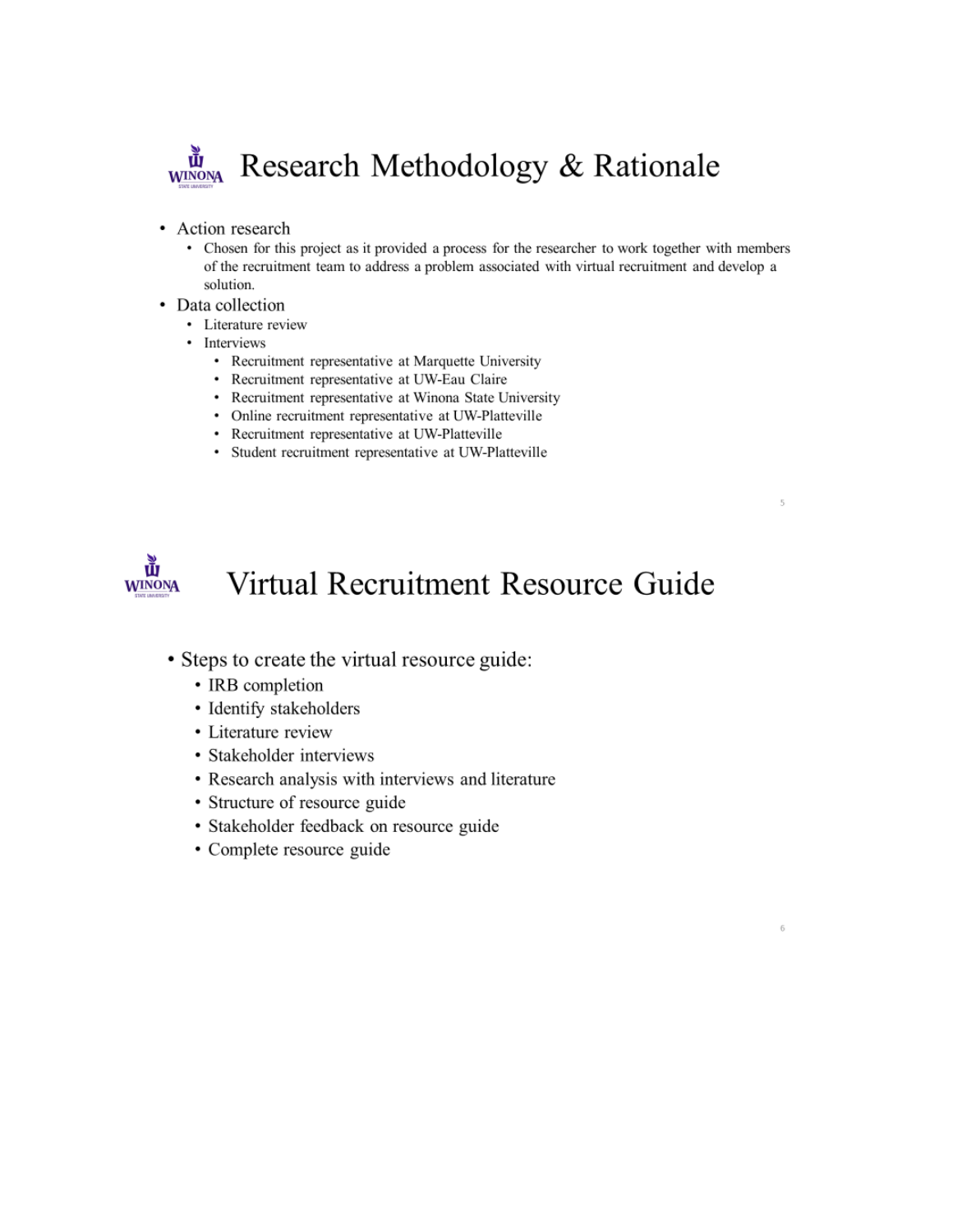

# Project Stakeholders

- Current employees within recruitment office:  $\bullet$ 
	- Administrative assistant .
	- On-campus admission advisors  $\bullet$
	- Regional admission advisors  $\bullet$
	- Branch campus admission advisor  $\bullet$
	- Campus Visit Specialist
	- $\bullet$ **CRM Functional Analyst**
	- Admission processing team ۰
	- Enrollment management team .



# **Research Question 1 Findings**

#### RQ1: What are the best practices for virtual recruitment at four-year institutions? Theme: Provides personal experience and ability to interact with recruiters.

|                                                                                                    | <b>Data Collection Method:</b><br>Interviews and literature review | Data Analysis Method:<br>Reviewed the literature and compared it with interview<br>responses |
|----------------------------------------------------------------------------------------------------|--------------------------------------------------------------------|----------------------------------------------------------------------------------------------|
| Virtual events<br>٠<br>Student engagement via virtual platforms<br>٠<br>Social media presence<br>٠ |                                                                    |                                                                                              |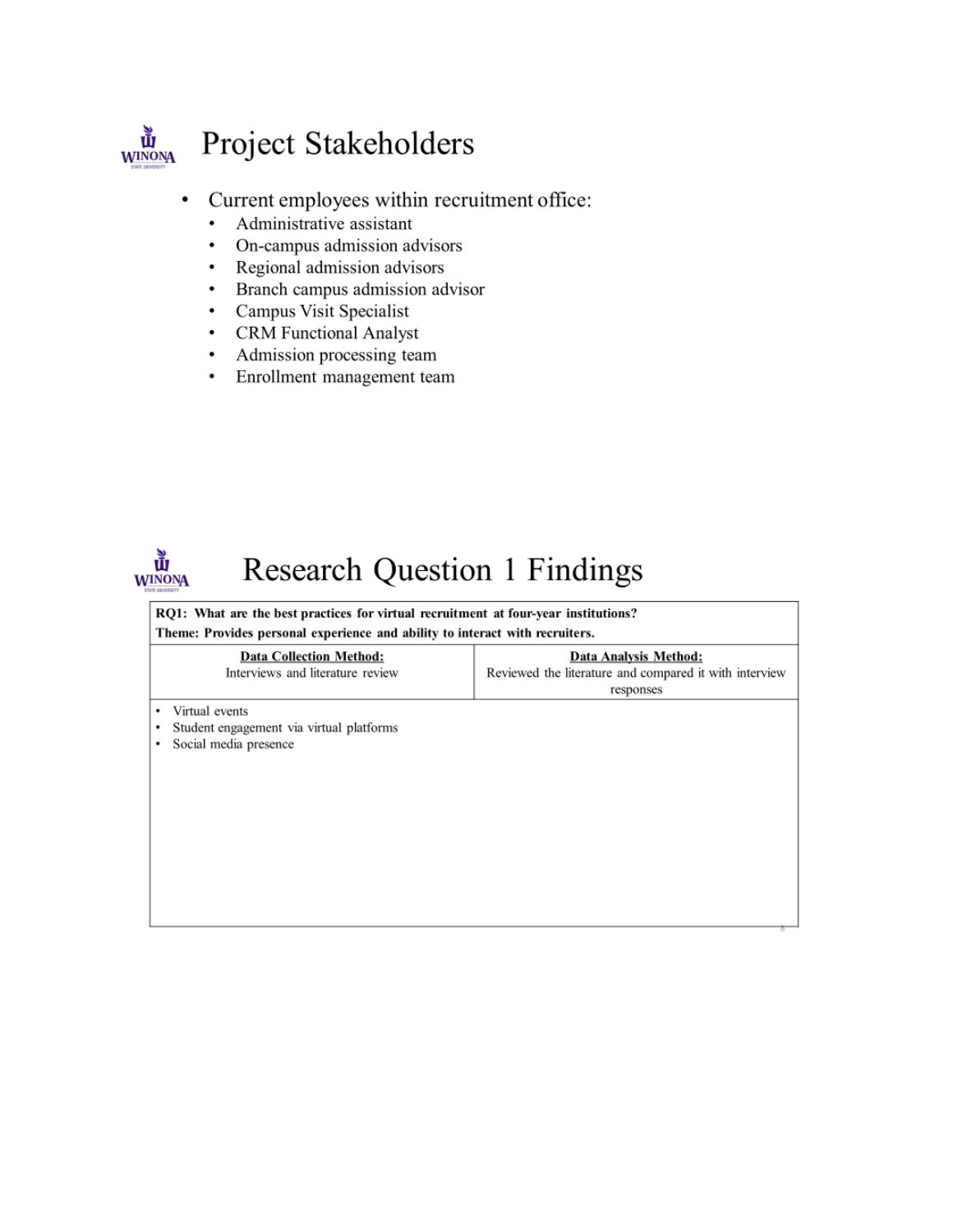#### **WINONA Research Question 2 Findings**

### RQ2: What information needs to be included in a virtual recruitment resource guide?

| Theme: A document utilized to achieve goals and address issues as they arise.                                                                                                                                                    |                                                                                              |  |
|----------------------------------------------------------------------------------------------------------------------------------------------------------------------------------------------------------------------------------|----------------------------------------------------------------------------------------------|--|
| <b>Data Collection Method:</b><br>Interviews and literature review                                                                                                                                                               | Data Analysis Method:<br>Reviewed the literature and compared it with interview<br>responses |  |
| • Commonly asked questions<br>Conduct virtual visits<br>٠<br>Implement virtual tours into virtual visits<br>٠<br>Virtual high school visits and college fairs<br>٠<br>Online chat function<br>٠<br>1:1 virtual appointments<br>٠ |                                                                                              |  |



| <b>Project Outcomes</b>                             | Research                                                                                                                                                                                                                                                                                                                                                                                                       |
|-----------------------------------------------------|----------------------------------------------------------------------------------------------------------------------------------------------------------------------------------------------------------------------------------------------------------------------------------------------------------------------------------------------------------------------------------------------------------------|
| Virtual Recruitment Plan                            | • Travel restrictions for campuses<br>K-12 schools virtual or without visitors<br>٠<br>Focus on a short timeframe (Leonczyk, K. & Stevens, M., 2020)<br>٠<br>Remain flexible for a fluid situation (Leonczyk, K. & Stevens,<br>٠<br>M., 2020)                                                                                                                                                                  |
| Implement virtual tour and virtual fair<br>platform | There are declines in visit requests due to schools not being able<br>٠<br>to host in-person events (Rhyneer, 2004)<br>Institutions need to provide information and experiences that<br>٠<br>engage students and parents during virtual visits (Hesel, 2020)<br>Campus visits are the single most influential source of<br>٠<br>information for students in their decision on college choice<br>(Secore, 2018) |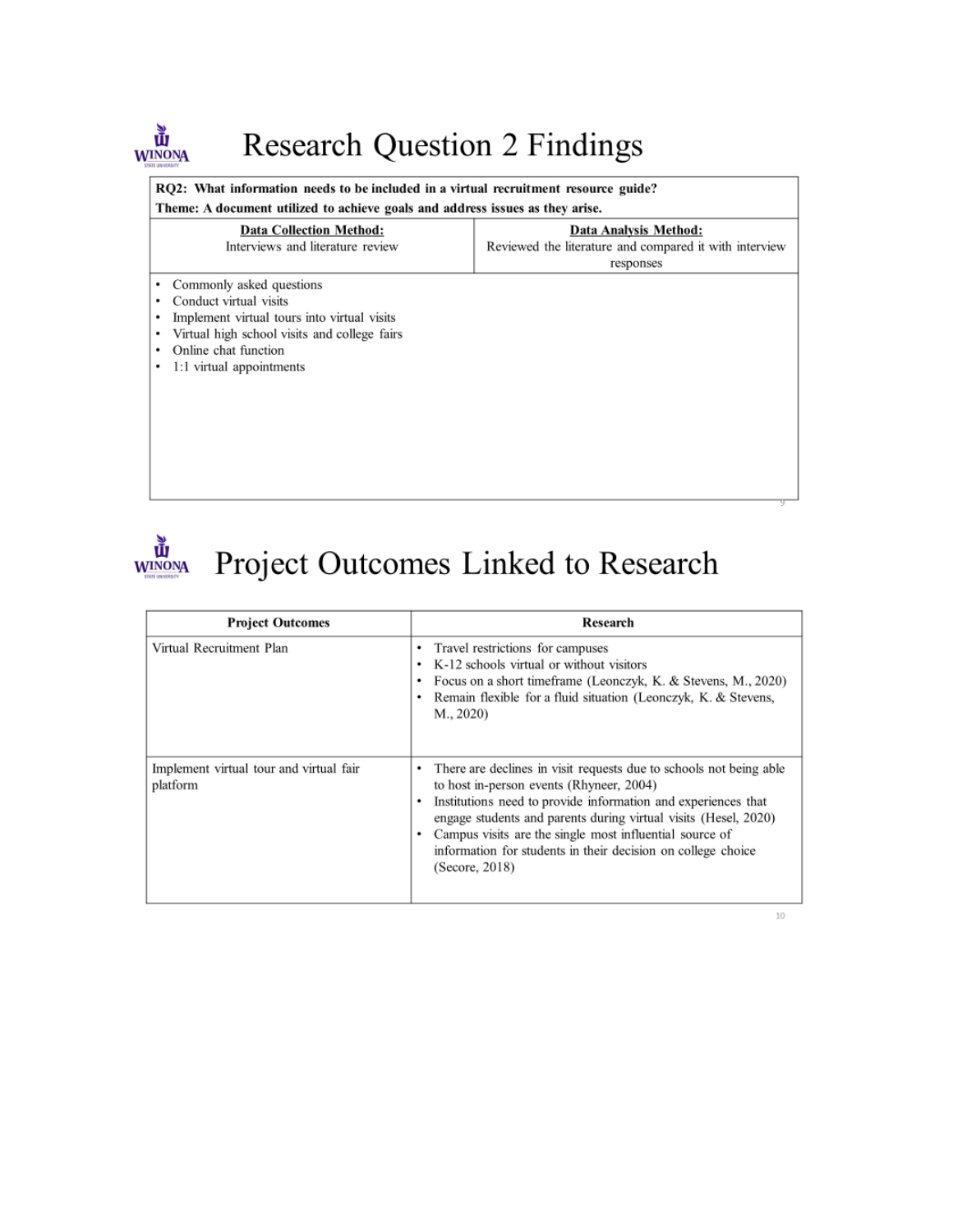

# Project Outcomes Linked to Research

| <b>Project Outcomes</b>                         | Research                                                                                                                                                                                                                                     |
|-------------------------------------------------|----------------------------------------------------------------------------------------------------------------------------------------------------------------------------------------------------------------------------------------------|
| Adaptability                                    | Students indicate they are considering an option closer to home<br>٠<br>due to COVID-19 (Jaschik, 2020)<br>Create a support system (Center for Creative Leadership, n.d.)<br>Have a back-up plan (Center for Creative Leadership, n.d.)<br>٠ |
| Technology/web-based platform<br>implementation | Provide technology training for staff<br>٠<br>Keep up to date on cybersecurity issues<br>Managing/controlling identity and user access (Troup, 2017)<br>Protecting privacy (Troup, 2017)<br>٠                                                |
| Relationship building                           | Prioritize personalized outreach (NACE, 2019)<br>٠<br>Create events tailored to various audiences (Tattersfield, 2020)<br>٠<br>Active listening (MBAschooled, 2020)<br>٠                                                                     |



### Virtual Recruitment Resource Guide

Information Session

| . Each new employee in the Welcome Center will sit-in on at least five to seven information<br>sessions before they will present one themselves. The first one to two they give will have a<br>veteran staff member present to answer any questions or provide guidance where needed.<br>The information session gives staff the opportunity to share what makes UW-Platteville special.<br>۰<br>There are a variety of topics covered, such as the application process, financial aid/scholarships,<br>٠<br>tuition and fees, etc.<br>· Location of recorded UW-Platteville information session:<br>https://www.youtube.com/watch?time_continue=3&v=fxZejiAD6UO&feature=emb_title |
|------------------------------------------------------------------------------------------------------------------------------------------------------------------------------------------------------------------------------------------------------------------------------------------------------------------------------------------------------------------------------------------------------------------------------------------------------------------------------------------------------------------------------------------------------------------------------------------------------------------------------------------------------------------------------------|
| cademic Meetings                                                                                                                                                                                                                                                                                                                                                                                                                                                                                                                                                                                                                                                                   |
| tudents are given the opportunity to meet with the academic meeting of their choice when attending a<br>aily virtual visit. The academic meetings are held at 1:00 on Mondays, Tuesdays, Thursdays, and Fridays<br>troughout the semester. There are lists that are separated out by academic department which are sent<br>ut daily to stakeholders within each department to schedule the meetings from our CRM Radius.                                                                                                                                                                                                                                                           |
| dditional Optional Meetings                                                                                                                                                                                                                                                                                                                                                                                                                                                                                                                                                                                                                                                        |
| Then students register for a visit (both on campus and virtual) they can select different departments to<br>leet with. These virtual meetings are setup and taken care of by the department staff.                                                                                                                                                                                                                                                                                                                                                                                                                                                                                 |
| or example, students can select a meeting with:                                                                                                                                                                                                                                                                                                                                                                                                                                                                                                                                                                                                                                    |
| · Office of Multicultural Affairs (OMSA) - Contact: Brittany Sherman (shermanbr@uwplatt.edu)<br>Transfer Meeting - Transfer Advisor: Meghann Cage (cagem@uwplatt.edu)<br>٠<br>Services for Students with Disabilities (SSWD) - Contact: Pam Greenhalgh<br>٠<br>(greenhalghp@uwplatt.edu)<br>Veteran Affairs - Contact: Greg Tremelling (tremellg@uwplatt.edu)<br>٠<br>Music - Contact: Amy Udelhofen (udelhofena@uws@tt.edu)<br>۰                                                                                                                                                                                                                                                  |
| tiaivuo                                                                                                                                                                                                                                                                                                                                                                                                                                                                                                                                                                                                                                                                            |
| his is UW-Platteville's virtual tour platform. It was developed throughout the summer of 2020 and is a<br>ay for students to see 360-degree photos of campus, interactive videos of labs, and gives them an<br>pportunity to get the tour experience without having to step foot on campus. This will be utilized<br>ithis virtual visits moving forward.                                                                                                                                                                                                                                                                                                                          |
| irtual High School Visits & College Fairs                                                                                                                                                                                                                                                                                                                                                                                                                                                                                                                                                                                                                                          |
| irtual high school visit:                                                                                                                                                                                                                                                                                                                                                                                                                                                                                                                                                                                                                                                          |
| o Reach out to high school counselors via email or phone to ask them how they can<br>accommodate us for a virtual visit to their high school.<br>a. Enflore this stay has done included the teach of the third background and contained and the control of the                                                                                                                                                                                                                                                                                                                                                                                                                     |

- 
- Follow the step by step instructions located in the below folder to setup your visits<br>within the CRM. If questions, reach out to Lindsiay Waldron, CRM Functional Analyst.<br>S:\WGroups\Prospective\_Student\_Services\RECRUITERS

 $11\,$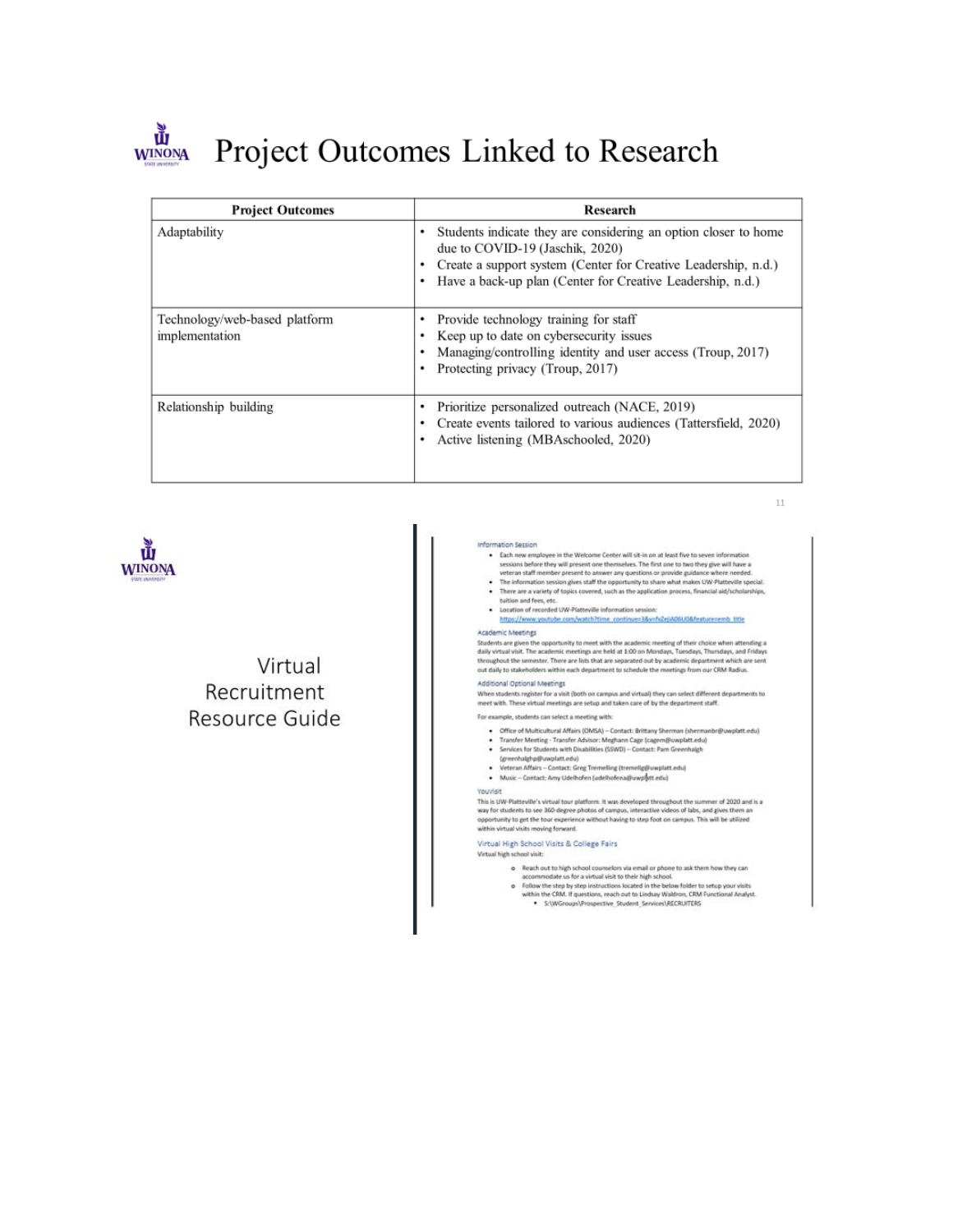

# Leadership Implications

| <b>Core Course</b> | <b>Leadership Implications</b>                                                                          |
|--------------------|---------------------------------------------------------------------------------------------------------|
| Systems Thinking   | Importance of stakeholders and feedback<br>Research and sorting information<br>۰.<br>Iceberg model<br>٠ |
| Change Leadership  | Implementation of the four frames of<br>٠.<br>organizational leadership                                 |
| Communications     | Internal and external stakeholders<br>Importance of internal communications<br>Feedback and reflection  |



Center for Creative Leadership. (n.d.). Adapting to change requires flexibility. Adaptable leaders have these 3 types of flexibility. Retrieved from https://www.ccl.org/articles/leading-effectively-articles/adaptability-1-idea-3facts-5-tips/

Hesel, R. (2004, January). Campus visit drives college choice. Student poll: art & science group. (5)5. Retrieved from

https://static1.squarespace.com/static/5810fea5e58c62bd729121cc/t/58bf244db8a79b05f453fb87/1488921678928/ studentPOLL\_V5.5\_Jan.2004.pdf

Jaschik, S. (2020, March). Will they return? Survey suggests tough times for most colleges. Inside Higher Ed. Retrieved from https://www.insidehighered.com/admissions/article/2020/03/30/surveys-offer-mixed-outlookstudent-enrollment-fall

Leonczyk, K. & Stevens, M. (2020, April). 3 ways to make time for strategic thinking in a crisis. Retrieved from https://www.advisory.com/research/health-care-advisory-board/blogs/at-the-helm/2020/04/strategic-planning-facechaos-covid

MBAschooled. (2020, July). Staying connected and building relationships (virtually) during spring semester at Kellogg. Retrieved from https://mbaschooled.com/2020/07/07/staying-connected-and-building-relationshipsvirtually-during-spring-semester-at-kellogg/

 $14\,$ 

13